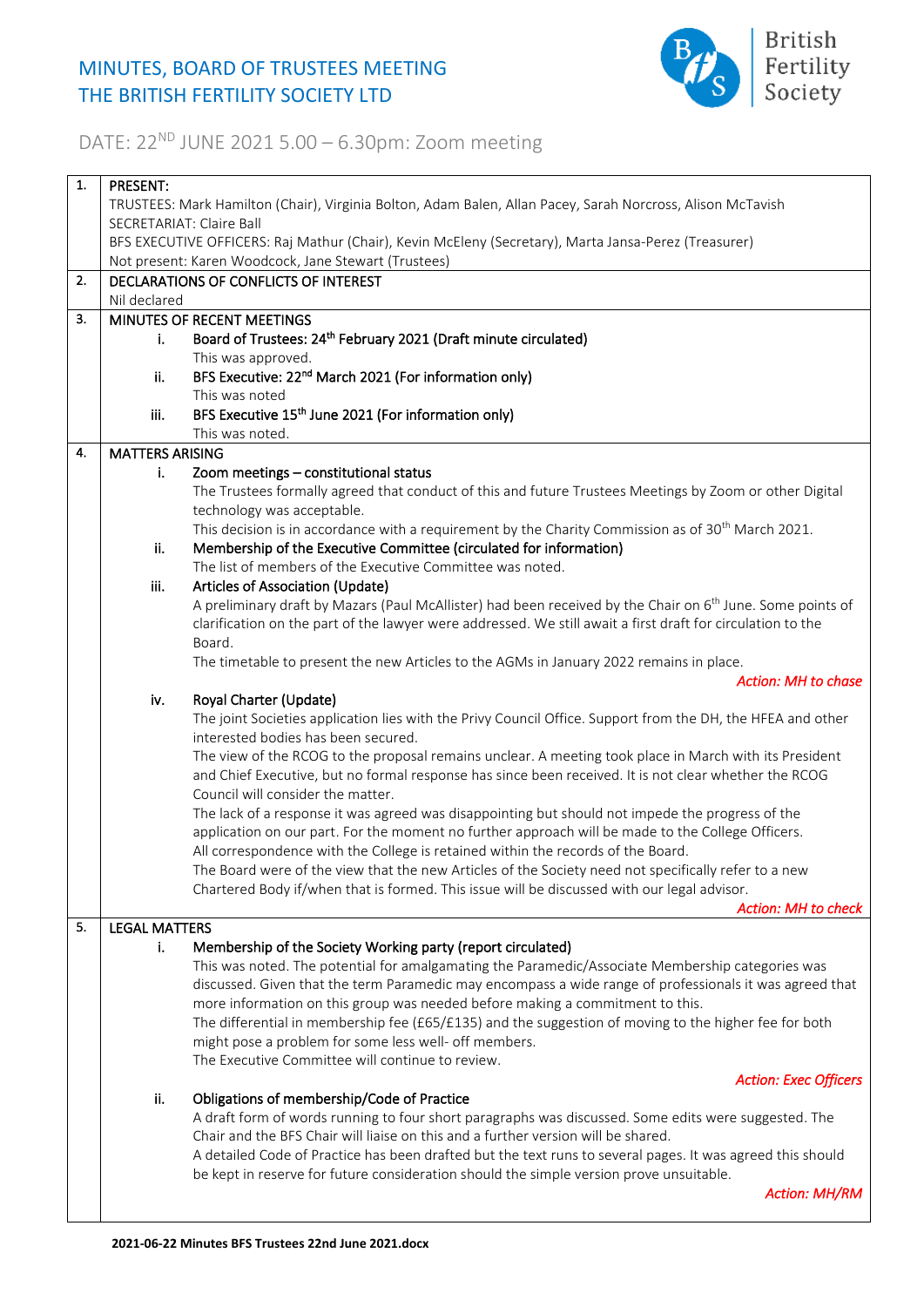## MINUTES, BOARD OF TRUSTEES MEETING THE BRITISH FERTILITY SOCIETY LTD

| 6.  | SUB-COMMITTEE TRUSTEE UPDATES |                                                                                                                            |  |
|-----|-------------------------------|----------------------------------------------------------------------------------------------------------------------------|--|
|     | i.                            | Meetings                                                                                                                   |  |
|     |                               | The success of Fertility 2021 (January 2021), the BFS/RCOG Course (April 2021) was noted.                                  |  |
|     |                               | Financially these have generated a surplus.                                                                                |  |
|     | ii.                           | Training                                                                                                                   |  |
|     |                               | Registration for the On-line Study Days (June 14 onwards) is increased from last year.                                     |  |
|     | iii.                          | Finance                                                                                                                    |  |
|     |                               | The report of the Treasurer given to the BFS Exec meeting last week was noted.                                             |  |
|     |                               | The Society remains in a healthy position financially. Surplus from Fertility 2021, the RCOG Course, and                   |  |
|     |                               | 2021 On-line Study Days, together with an increase in sponsorship income means that further investment                     |  |
|     |                               | in promoting our educational aims is possible.                                                                             |  |
|     |                               | We are in a position now to increase the number of Travel Grants to Meetings available to the                              |  |
|     |                               | membership.                                                                                                                |  |
|     | iv.                           | Law & Policy (New SIG)                                                                                                     |  |
|     |                               | The work of this new SIG chaired by SN was noted.                                                                          |  |
|     |                               | BFS submitted a detailed response to the DHSC on the draft Women's Health Strategy. This will be shared                    |  |
|     |                               | with the Board.                                                                                                            |  |
|     | ٧.                            | Governance of SIGs (Circulated for information)                                                                            |  |
|     |                               | The document was noted.                                                                                                    |  |
|     |                               | BFS members may apply to the Chair of the SIG to join. RM confirmed that non-BFS members may join a                        |  |
|     |                               | SIG at the discretion of the BFS Executive. In practice the approval process will be managed by the<br>Executive Officers. |  |
| 7.  |                               | STATUTORY REQUIREMENTS                                                                                                     |  |
|     | i.                            | Accounts                                                                                                                   |  |
|     | ii.                           | Annual return (Charity Commission)                                                                                         |  |
|     | iii.                          | <b>Confirmation Statements (Companies House)</b>                                                                           |  |
|     |                               | All Statutory obligations are in hand.                                                                                     |  |
|     |                               | <b>Action: MH/Secretariat</b>                                                                                              |  |
| 8.  | <b>GDPR</b>                   |                                                                                                                            |  |
|     | No issues.                    |                                                                                                                            |  |
| 9.  |                               | REVIEW OF GOVERNANCE DOCUMENTS                                                                                             |  |
|     | i.                            | Review of the Risk Register                                                                                                |  |
|     |                               | A complaint relevant to the organisation of the GP Study Day was received. This has been dealt with by the                 |  |
|     |                               | Chair of the BFS in line with our Complaints Policy.                                                                       |  |
|     |                               | The Trustees reviewed the Register which will continue to be a standing agenda item at all future meetings.                |  |
|     |                               | It was agreed there were no present issues of concern.                                                                     |  |
|     | ii.                           | Review of Governance Documents https://www.britishfertilitysociety.org.uk/members/organisational-                          |  |
|     |                               | governance/                                                                                                                |  |
|     |                               | The Complaints policy was reviewed and approved.                                                                           |  |
|     |                               | Other documents, for the most part, are not controversial and will be reviewed by the Chair.                               |  |
|     |                               | Some e.g. Social Media policy, Media management, will be considered after the Executive Committee                          |  |
|     |                               | Strategy Day due to be held in September.                                                                                  |  |
|     |                               | <b>Action: MH</b>                                                                                                          |  |
| 10. | Nil                           | OTHER INTER-COMPANY MATTERS                                                                                                |  |
| 11. | <b>BOARD MEMBERSHIP</b>       |                                                                                                                            |  |
|     | No issues discussed.          |                                                                                                                            |  |
| 12. | <b>AOCB</b>                   |                                                                                                                            |  |
|     | i.                            | BFS Executive Strategy Day: 22 <sup>nd</sup> September 2021, Manchester                                                    |  |
|     |                               | The Trustees suggested the EC might approach this based on a 5-year strategic plan for the Society:                        |  |
|     |                               | Communications (internal & external to the Society including the use of Social Media)                                      |  |
|     |                               | Education (e.g. national/international/constituencies/standard)<br>$\bullet$                                               |  |
|     |                               | Relationships with other organisations/professional bodies/societies                                                       |  |
|     |                               | It is important to define measurable and achievable goals.                                                                 |  |
|     |                               | The Executive Officers will share these ideas with the EC.                                                                 |  |
|     |                               | <b>Action: Executive Officers</b>                                                                                          |  |
|     |                               |                                                                                                                            |  |